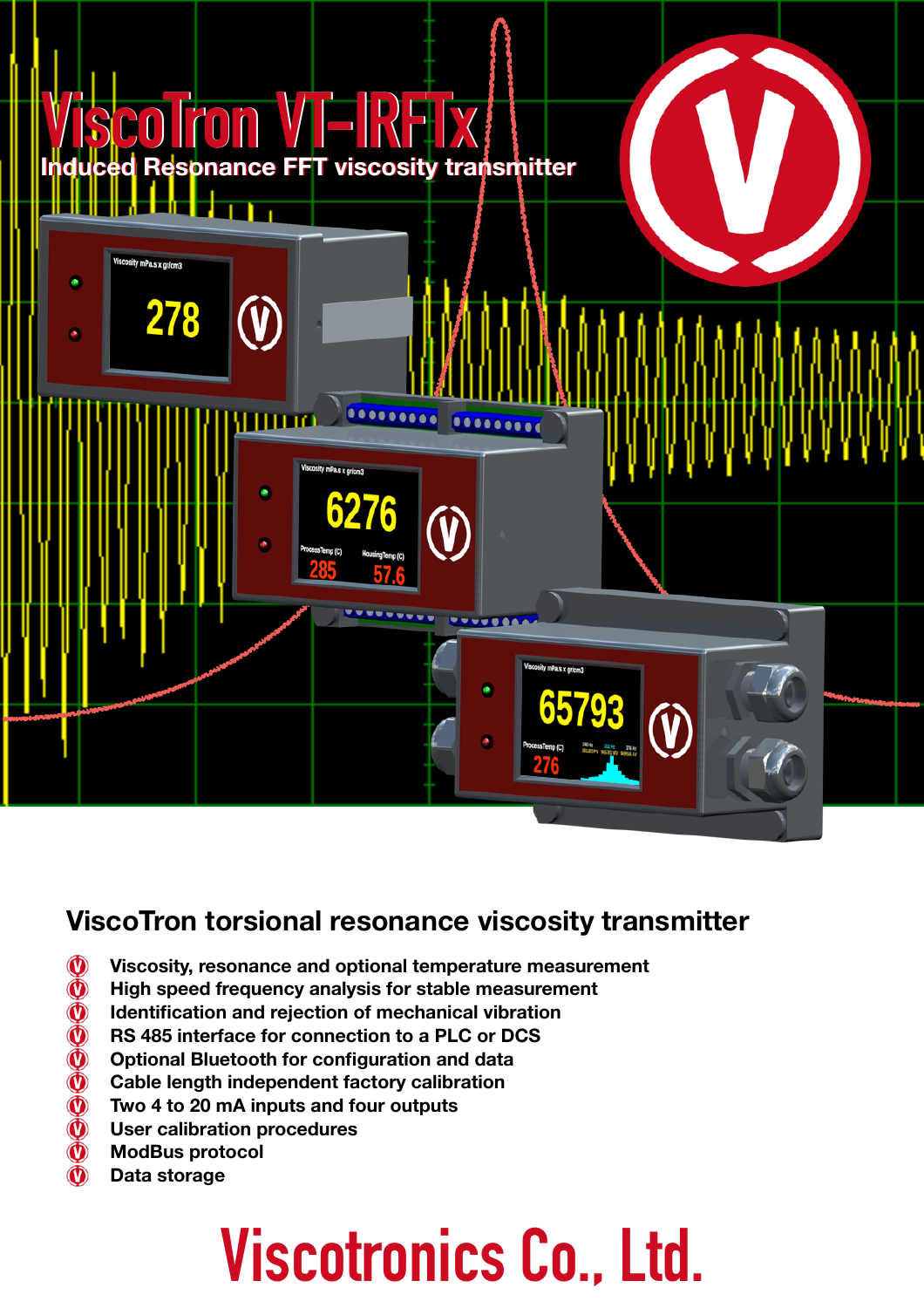#### **Induced Resonance FFT Analysis**

**Automatic rejection of measurement interference** 

> **Cable length independent calibration**

**Bright graphical TFT touch panel Analog inputs and outputs USB Interface Wireless Interface RS485 Interface ModBus Protocol** 

**Touch Panel Configuration & Calibration**

### compatible with: **ViscoTron VP-3508 VP-4508 VP-4512 VP-FT4500 VP-FT5500 VP-1000 VP-3000 and 3rd party**

**Torsionally Oscillating Viscometer sensors** ViscoTron IRFTx transmitters induce a natural resonance response into the sensor bulb or tube. The resonant frequency response is intelligently analyzed. The analysis time cycle is dependent on required parameters and typically about 1 second. A moving average for smoothing of erratic signals is instantly selectable between 2 to 256 samples. Viscosity is related to the power of the resonance peak. Selectable calibration curves are applied to calculate the viscosity.

VT-IRFTx transmitters are continuously performing in-line sensor diagnostics and identify other external influences. During each measurement cycle a green and a red LED indicate, if the sensor is working normally or is potentially effected by mechanical or electrical interferences.

Continuous analysis of the measurement frequency and the surrounding spectrum allows external influences to be identified. If interference from mechanical or electrical sources exceeds configurable parameters, the viscosity measurement is rejected. Once interference is below configured parameters, the viscosity is updated. Severe and continuous vibrations and interferences will result in an alarm condition.

### **VT-IRFTx**

Identifying interferences is made easier with the sensor and vibration analysis display mode. In this mode interference is analyzed across a wider frequency spectrum, which displays frequencies as a histogram.

VT-IRFTx transmitters can be mounted a long distance away from the sensor, a cable resistance of up to 25  $\Omega$  is acceptable about 500 meters with AWG 22, more than 1000 meters with AWG 18. The transmitter is small enough to be mounted inside an ex-proof enclosure and thus can be mounted in a hazardous area.

ViscoTron VT-IRFTx transmitters allow cable length changes in the field. Cable length changes do not have any influence on factory calibration, they are eliminated during start-up operations.

VT-TRFTx transmitters can be configured and calibrated in the field using only the touch panel menu. In addition to up to two factory calibration curves three completely independent user calibration curves are available for field calibration.

A USB port and optional Bluetooth provide command line support and data streaming. ModBus protocol function 3 has been implemented for the RS485 port. Optionally a dedicated wireless 5" TFT touch panel handheld is available.



ViscoTron VT-IRFTx-TFTTP-2112-2110 DIN Rail or wall mount enclosure

The green LED continuously pulses with the measurement cycle indicating sensor is working within parameters. The second LED starts pulsing red, if external mechanical vibrations are having a potential influence.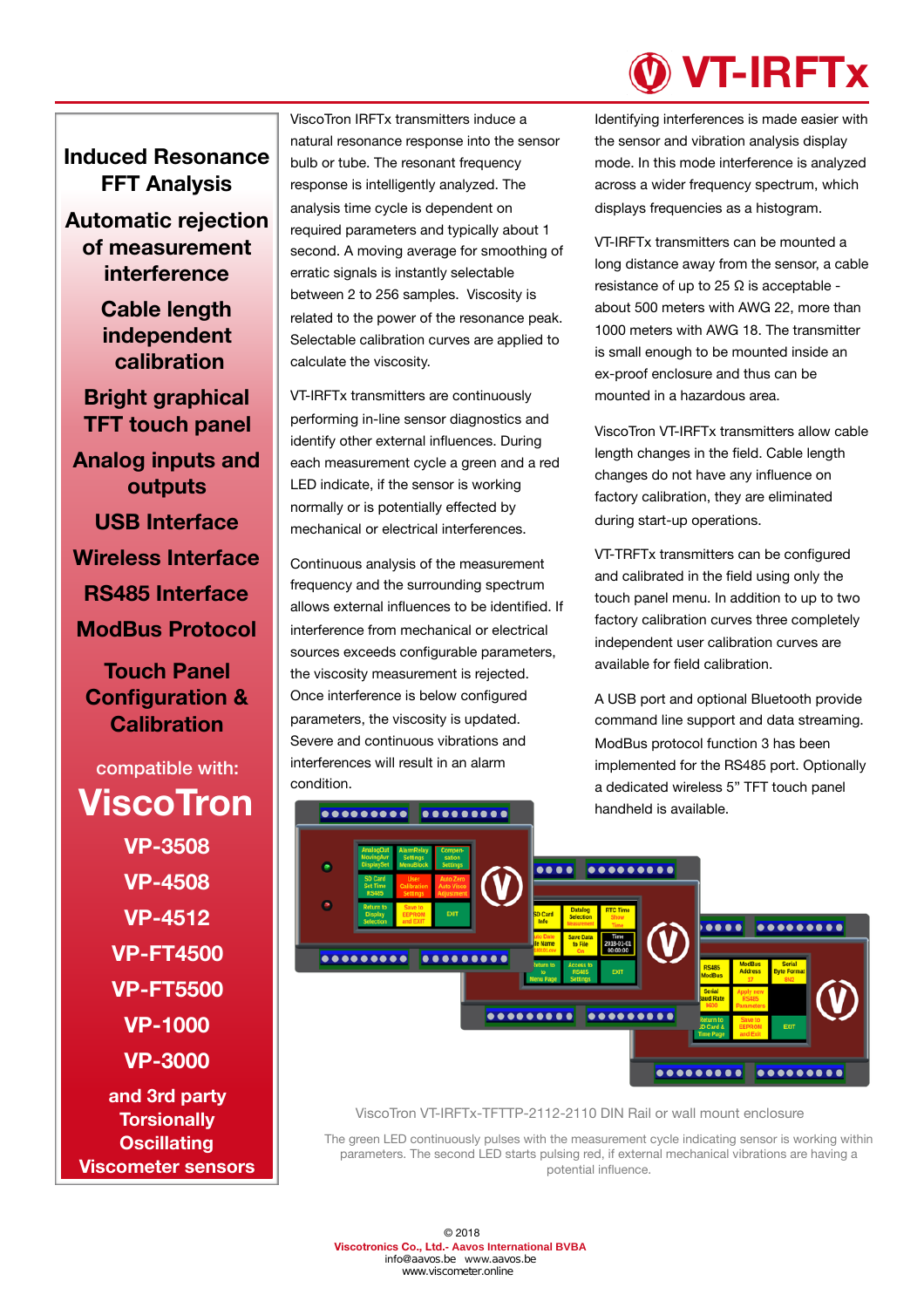## **VT-IRFTx Specifications**

| Item                                   | <b>Description</b>                                                                                                                                                                                                                                                                                                                                                                                                                                                                                                                                                                                                                                                                                                                                                                                                                       |  |  |  |  |  |
|----------------------------------------|------------------------------------------------------------------------------------------------------------------------------------------------------------------------------------------------------------------------------------------------------------------------------------------------------------------------------------------------------------------------------------------------------------------------------------------------------------------------------------------------------------------------------------------------------------------------------------------------------------------------------------------------------------------------------------------------------------------------------------------------------------------------------------------------------------------------------------------|--|--|--|--|--|
| <b>Technology</b>                      | • Open loop induced resonance FFT analysis for fast viscosity measurement<br>• typical cycle times are about 1 second dependent on sensor configuration and range.<br>· Selectable averaging: 2. 4, 8, 16, 32, 48, 64, 96, 128, 192 & 256 samples instantly available<br>• Identification and rejection of external mechanical vibrations<br>· Zero procedure algorithm eliminates cable length influences<br>• Continuous in-line diagnostics and analysis identifies sensor performance<br>• Optionally up to two PT100 temperature inputs using 3 or 4 wires<br>• Compatible with ViscoTron and other 3rd party torsionally vibrating sensors<br>• RTC real time clock with battery backup                                                                                                                                            |  |  |  |  |  |
| <b>Measured parameters</b>             | • Viscosity<br>Resonant frequency of sensor<br>• Optionally up to two temperatures                                                                                                                                                                                                                                                                                                                                                                                                                                                                                                                                                                                                                                                                                                                                                       |  |  |  |  |  |
| <b>Display</b>                         | · 320 x 240 pixels 2.8" graphical TFT with touch panel for display of viscosity, temperature,<br>resonance and vibration analysis                                                                                                                                                                                                                                                                                                                                                                                                                                                                                                                                                                                                                                                                                                        |  |  |  |  |  |
| <b>Calibration &amp; Configuration</b> | • Parameter configuration via touch panel. Touch panel functions can be selectively disabled<br>• Parameter configuration using a command line interface via USB, RS485 or Bluetooth<br>• Factory calibration can be provided for two independent linearization models and up to 10<br>calibration points<br>• Hybrid Spline, Cubic Spline or Linear Spline plus Rational Model or Hyperbolic Decline<br>• Customer calibration facility independent of factory calibration, 3 individual curves can be stored<br>• Usable with third party sensors, no external support is required<br>• Function is entirely contained in the IRFTx and provides visual confirmation of the linearization.<br>• Three linearization models are provided: Hybrid Spline, Cubic Spline and Linear Spline, best fits<br>can be selected after calibration |  |  |  |  |  |
| <b>Calculated parameters</b>           | • Standard viscosity measured by torsional resonance decay (viscosity x density)<br>• Dynamic, kinematic and pressure (linear) compensated viscosity utilizing incoming signals from up<br>to two analog inputs, serial interface or manual input to the transmitter<br>• ASTM 341 or equal rate temperature compensated viscosity                                                                                                                                                                                                                                                                                                                                                                                                                                                                                                       |  |  |  |  |  |
| <b>Alarms and indications</b>          | • Continuous sensor diagnostics made visible via the TFT and a green and red LED<br>• Low and high Viscosity, occasional and continuous mechanical vibration<br>• Two optional alarm outputs, 48 VDC 500 mA maximum, alarm parameters configurable<br>• One output can be configured for control of the housing temperature in FT sensors                                                                                                                                                                                                                                                                                                                                                                                                                                                                                                |  |  |  |  |  |
| <b>Analog Inputs and Outputs</b>       | • Optionally up to two 4 to 20 mA loop powered, optically isolated analog outputs<br>• Both outputs are configurable for any available parameter<br>• Two non-isolated 4 to 20 mA inputs                                                                                                                                                                                                                                                                                                                                                                                                                                                                                                                                                                                                                                                 |  |  |  |  |  |
| <b>Communication interfaces</b>        | • USB and optional Bluetooth interfaces for command line configuration and data retrieval<br>• RS485 ModBus protocol for data retrieval<br>• Optional wireless transceiver including dedicated 5" TFT touch panel hendheld                                                                                                                                                                                                                                                                                                                                                                                                                                                                                                                                                                                                               |  |  |  |  |  |
| Data storage                           | • SD Card data storage complete with time stamp from RTC                                                                                                                                                                                                                                                                                                                                                                                                                                                                                                                                                                                                                                                                                                                                                                                 |  |  |  |  |  |
| <b>Power supply</b>                    | • 9 to 36 or 18 to 72 VDC, galvanically isolated<br>• 85 to 264 VAC, galvanically isolated                                                                                                                                                                                                                                                                                                                                                                                                                                                                                                                                                                                                                                                                                                                                               |  |  |  |  |  |
| <b>Ambient temperature</b>             | • 0 to 50°C / 32 to 122°F                                                                                                                                                                                                                                                                                                                                                                                                                                                                                                                                                                                                                                                                                                                                                                                                                |  |  |  |  |  |
| <b>Housings</b>                        | • Panel mount enclosure: $W = 130$ mm, $H = 70$ mm, $D = 75$ mm<br>• Panel cut-out: $W = 126$ mm, $H = 66$ mm<br>• Wall mount enclosure: $W = 125$ mm, $H = 90$ mm, $D = 74$ mm<br>• Wall / DIN rail enclosure: $W = 125$ mm, $H = 90$ mm, $D = 74$ mm<br>• Blind or transparent IP67 wall mount enclosure: $W = 151$ mm, $H = 125$ mm, $D = 90$ mm                                                                                                                                                                                                                                                                                                                                                                                                                                                                                      |  |  |  |  |  |



VT-IRFTx-TFTTP-2143-2010 measurement mode ……..….…..…calibration mode………….……………………….. calibration mode……………..…

© 2018 **Viscotronics Co., Ltd.- Aavos International BVBA** info@aavos.be www.aavos.be [www.viscom](mailto:info@viscotronics.com)[eter.online](http://www.viscotronics.com)